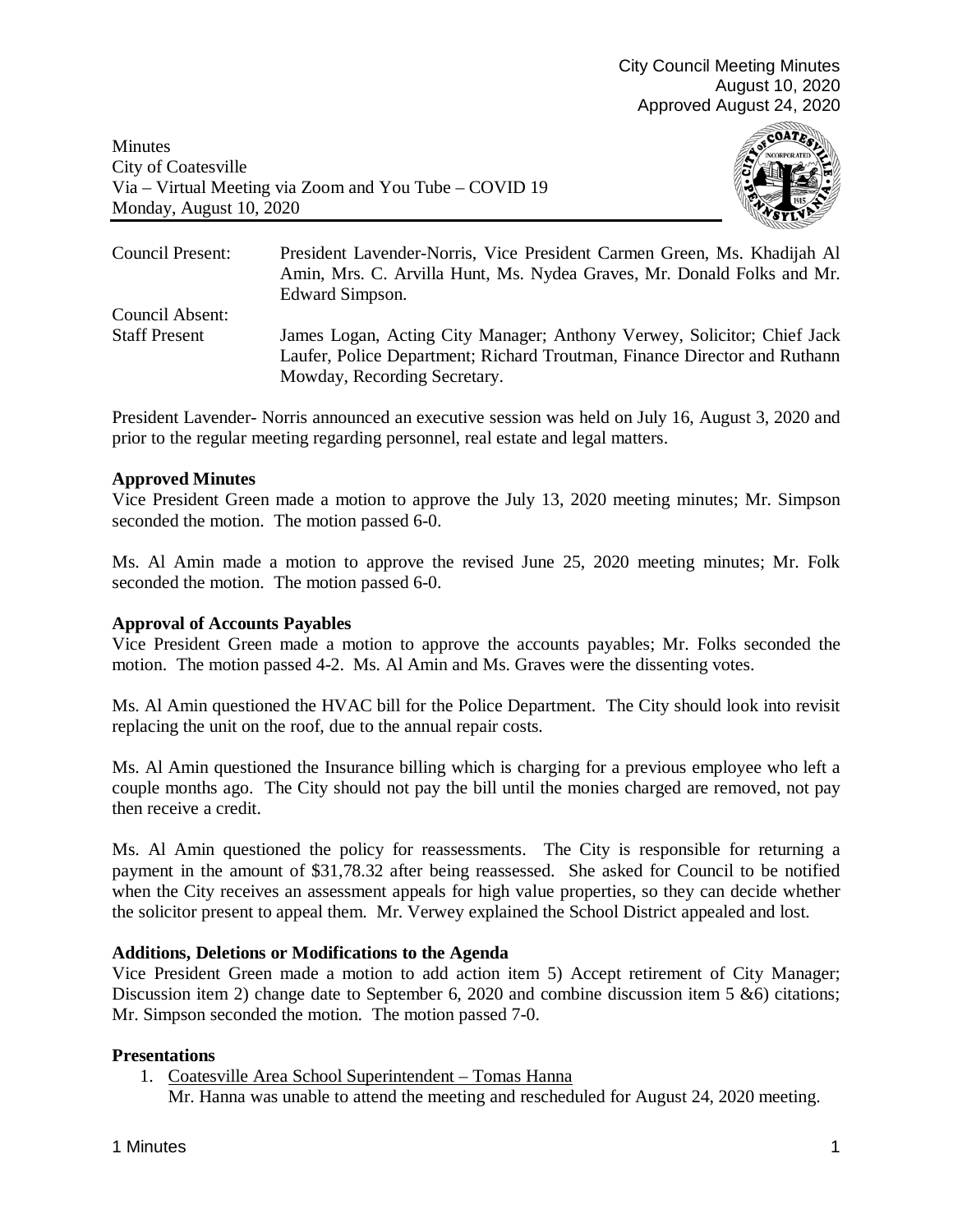# **Citizens Hearings – Regular Action Items Only (3 Minutes)**

# Laurie Shannon-Bailey

President Lavender-Norris read a request from Ms. Shannon-Bailey. Ms. Shannon Bailey requested the following: 1) Request for a letter of support for my non-profit: Coatesville Area Juvenile Alliance; 2) Requests to schedule monthly Ash Park Community Clean up days; 3) Request for a City of Coatesville Resolution for National Juvenile Week Resolution Oct 5-9; and 4) Request to present A Key to the City of Coatesville award to Senator Andy Dinniman before he officially retires. Thank you for your considerations.

# Wendy Whitaker

Mr. Logan read an email from Ms. Whitaker regarding the Spotted Lantern flies. She asked for some kind of ordinance or at least look into how they could go about and have the homeowners and landlords have these trees removed infested with the invasive insects.

Mr. Logan explained the process for citizens hearings. There are two ways to listen to our council meetings are the first is through the zoom link, but the city of Coatesville has a city of Coatesville YouTube channel that you can go on to or connect on to our particular YouTube channel. There is a opportunity for you to submit, any comments that you'd like to make or anything that you would like to add to on you tube. Requests for citizens comments on action items or non-agenda items can be sent to [info@coatesville.org.](mailto:info@coatesville.org)

Ms. Al Amin made a motion to close citizens hearings on action items; Mr. Simpson seconded the motion. The motion passed 7-0.

## **Regular Action Items**

1. Receive and consider Second Reading and Adoption an Ordinance 1536-2020 amending Chapter 108, Fees of the General Laws if the City of Coatesville, Pennsylvania, by deleting it in its entirety and replacing it with language permitting the setting of fees by Resolution. Mrs. Hunt made a motion to approve Second Reading and Adoption an Ordinance 1536-2020 amending Chapter 108, Fees of the General Laws if the City of Coatesville, Pennsylvania, by deleting it in its entirety and replacing it with language permitting the setting of fees by Resolution; Vice President Green seconded the motion. The motion passed 7-0.

Mr. Logan explained this is the second reading for an ordinance amending chapter 180 Fees of the City of Coatesville. Again, we're deleting the previous ordinance to update, the City's fees moving forward. So, there's just some minor fee increases and these will cover all fees associated to the City of Coatesville.

Mr. Verwey explained that currently, all the fees are set forth by ordinance each time, say one single fee wants to be changed. The City has to go through the process of amending an ordinance, which has a substantial expense related to it. There is no flexibility. The purpose of this ordinance is to allow the City to set fees by resolution. You have more flexibility in setting those fees. Those, those resolutions will start to be voted on by council, but it won't be as time consuming or as expensive as going through the ordinance process.

2. Receive and consider Resolution stating its policy on Equality and Human Rights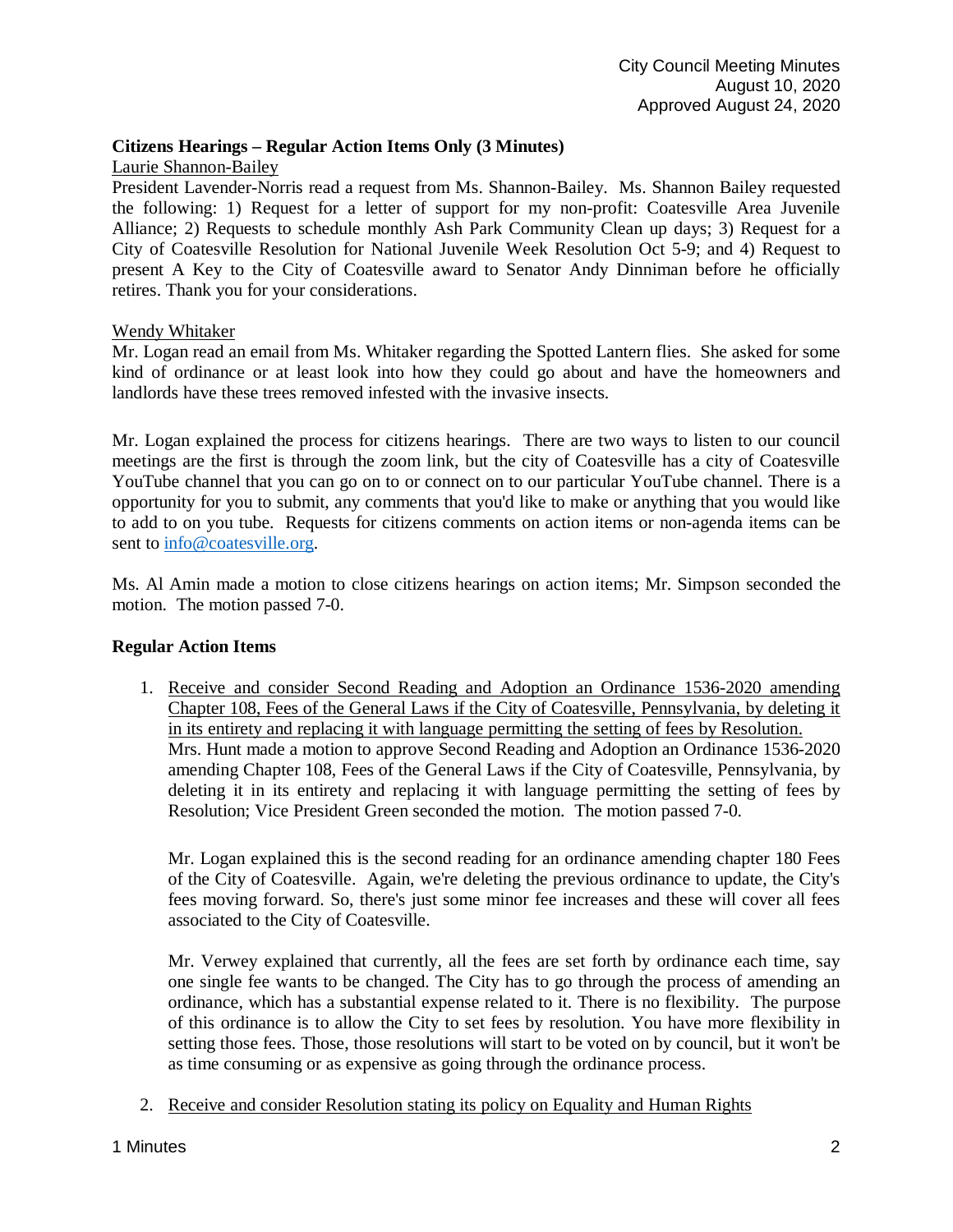Vice President Green made a motion to approve a Resolution stating its policy on Equality and Human Rights; Ms. Al Amin seconded the motion. The motion passed 7-0.

Vice President Green explained the City had a Resolution signed by previous Council. Ms. Graves stated that she asked for the Resolution to have more clarity because the current one was not descriptive enough on discrimination. That is why she proposed to updating the Resolution and making it clearer and descriptive.

3. Receive and consider Roadway Restoration fee associated with the Road Opening Permit be waived (Pennsylvania American Water project)

Mr. Simpson made a motion for the Roadway Restoration fee associated with the Road Opening Permit be waived (Pennsylvania American Water project); Md. Graves seconded the motion. The motion passed 7-0.

Mr. Logan explained the request is to waive the fee for the Pennsylvania American water to do some work on Merchant street. It is standard practice that we have waiving fees as a partnership with PA American water, by doing so they normally go above the scope of work that they do while repaving the roads. This is kind of a savings actually for the City and we get what's needed work for the curve. PAWC does paving curb to curb for the City of Coatesville.

4. Receive and consider promotion of Part Time Officer Kevin E. Marvill to Full Time Mr. Folks made a motion to approve the promotion of part time officer Kevin E. Marvill to full time officer; Mr. Simpson seconded the motion. The motion passed 5-2. Vice President Green and Ms. Graves were the dissenting votes.

Chief Laufer read the letter of retirement submitted by Detective Campbell. Chief thanked Detective Campbell for his years of service. Chief Laufer recommended Officer Kevin Marvill to be promoted from part-time to full time. Mr. Simpson congratulated Detective Campbell on his retirement. He was tough in negotiations. Ms. Graves asked if the item could be tabled until Council could hold discussion on adopting a Resolution regarding back ground information on the officers.

Ms. Al Amin asked if the Cops Grant requires two signatures and the City is required to match, why is it not required for Council to vote on it. Mr. Simpson stated the grant was voted and approved by Council. Ms. Al Amin asked for the minutes approving the grant to be emailed to her as it was before her tenure.

5. Receive and consider Resolution accepting the retirement and separation from employment by City Manager Michael Trio; and authorizing separation agreement between the City and the City Manager

Vice President Green made a motion to approve the Resolution accepting the retirement and separation from employment tendered by the City Manager Michael Trio; and authorizing a separation agreement between the City and City Manager; Mr. Folk seconded the motion. The motion passed 7-0.

President Lavender-Norris read the Resolution. Mr. Simpson thanked Mr. Trio for the five years he contributed to the City of Coatesville, particularly, it was his idea, him and Dick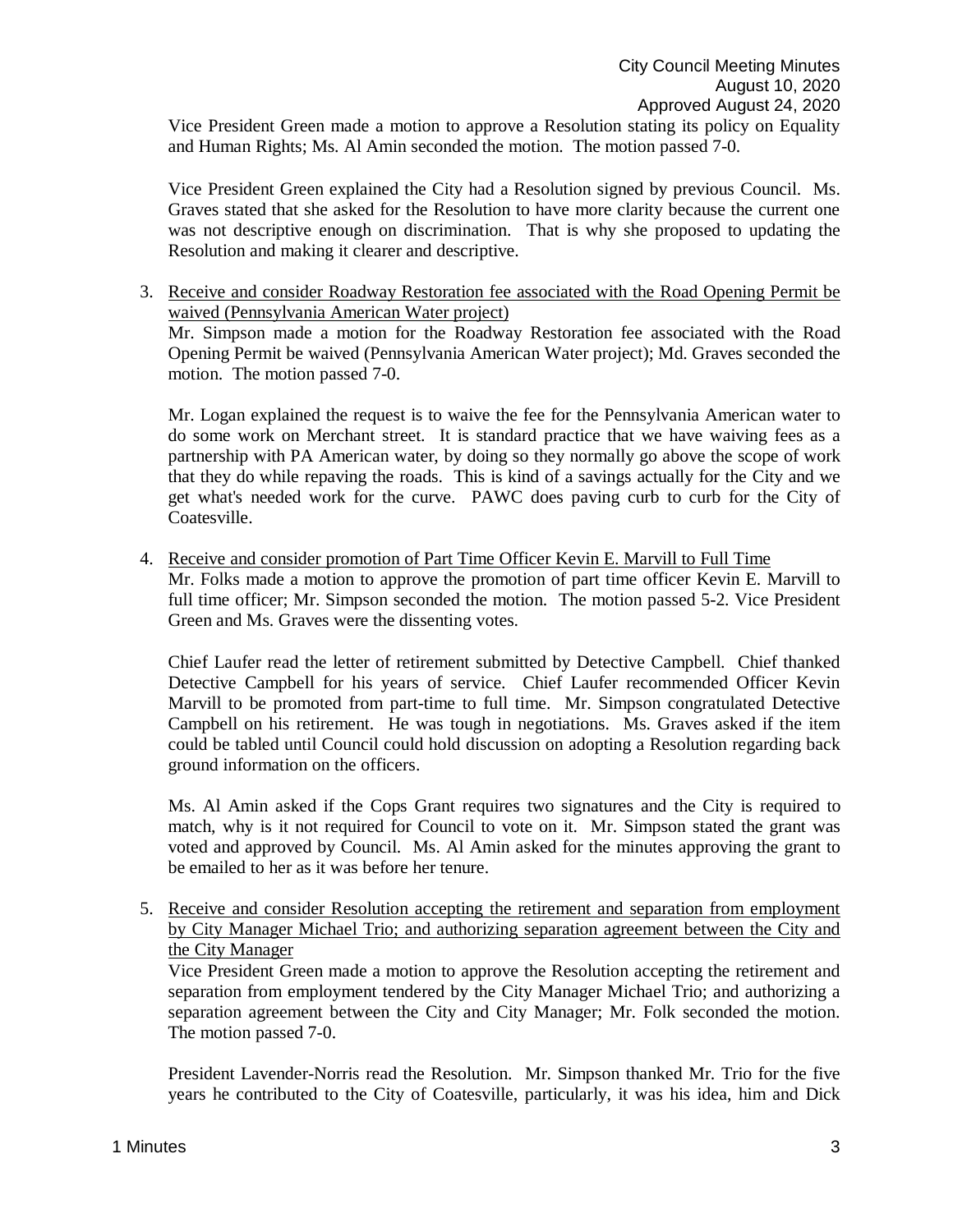Miles for the Grand Prix, and the Grand Prix will continue. Although we're not going to have it this year, the grand Prix will continue next year. Hopefully, it gets bigger and better. That's something that Mr. Trio can hang his hat. President Lavender-Norris thanked Mr. Trio for his service while he was here and wish him well in his future endeavors and thank him for the many projects that he's been involved in. We look forward to the Grand Prix next year, and I'm sure we'll see Mr. Trio there, God willing we are to. Mr. Trio, I wish you all the best to you and your family.

President Lavender-Norris announced Mr. Logan will be Acting City Manager as of August 11, 2020. Congratulations to you, sir, and thank you for stepping up and keeping the City going forward. If anybody has any questions or concerns going forward, Mr. Logan will be the one you reach out to. The doors open. We appreciate you and we thank you.

Vice President Green made a motion to close action items only; Ms. Al Amin seconded the motion. The motion passed 7-0.

#### **Discussion Items**

1. Meeting Minutes

Vice President Green said, I'm thankful that they did go back and revise the June 25th minutes and going forward. Can we just make sure that we're, really capturing what's going on at the meetings with the minutes?

#### 2. Fireworks September 5, 2020

Mr. Logan announced based on several conversations and meetings with our Unity Day committee, we were unfortunate, and are not to be able to have Unity Day as well as our fireworks. The committee did decide to offer something I think is better. That's a Labor Day Celebration with our fireworks. The fireworks will take place on September 6th, which is a Sunday. The company that has been working with the City of bill has actually been very flexible with this year's pricing. I'm very happy to say, I think all of the committee members for Unity Day would be happy and we're looking forward to putting on the wonderful display celebrity weekend for our residents and neighbors throughout the community. We will be working with the Police Chief and the Fire Department. We are not inviting people to gather in gateway park if people happen to gather there because you and I know that it's a great place to see the fireworks, uh, that is that it's not a City of promoted with that. We're encouraging them to come out. Council as whole agreed to block off the park to practice social distancing. If the City ignores the fact that people are going to be coming in the Park to watch the fireworks, the City is sending the wrong message about their safety. The orange fences. The fireworks can be seen all through Coatesville.

3. Census request for outdoor questionnaire & taking

Mr. Logan announced he received a call a couple of weeks ago from the Census Committee. They would like to request an area where they can encourage individuals to fill out a questionnaire and work on the Census. They are going to put in a request for an outdoor location or that location is to be determined. I don't have the exact area yet, but they want me to share with council this evening to make the request for them to set up somewhere in the City. It could be at Gordon elementary. They are also reaching out to the library and in front of City Hall. They have their own tent and tables. They will be practicing social distancing. It's just a request for location to complete the Census this year.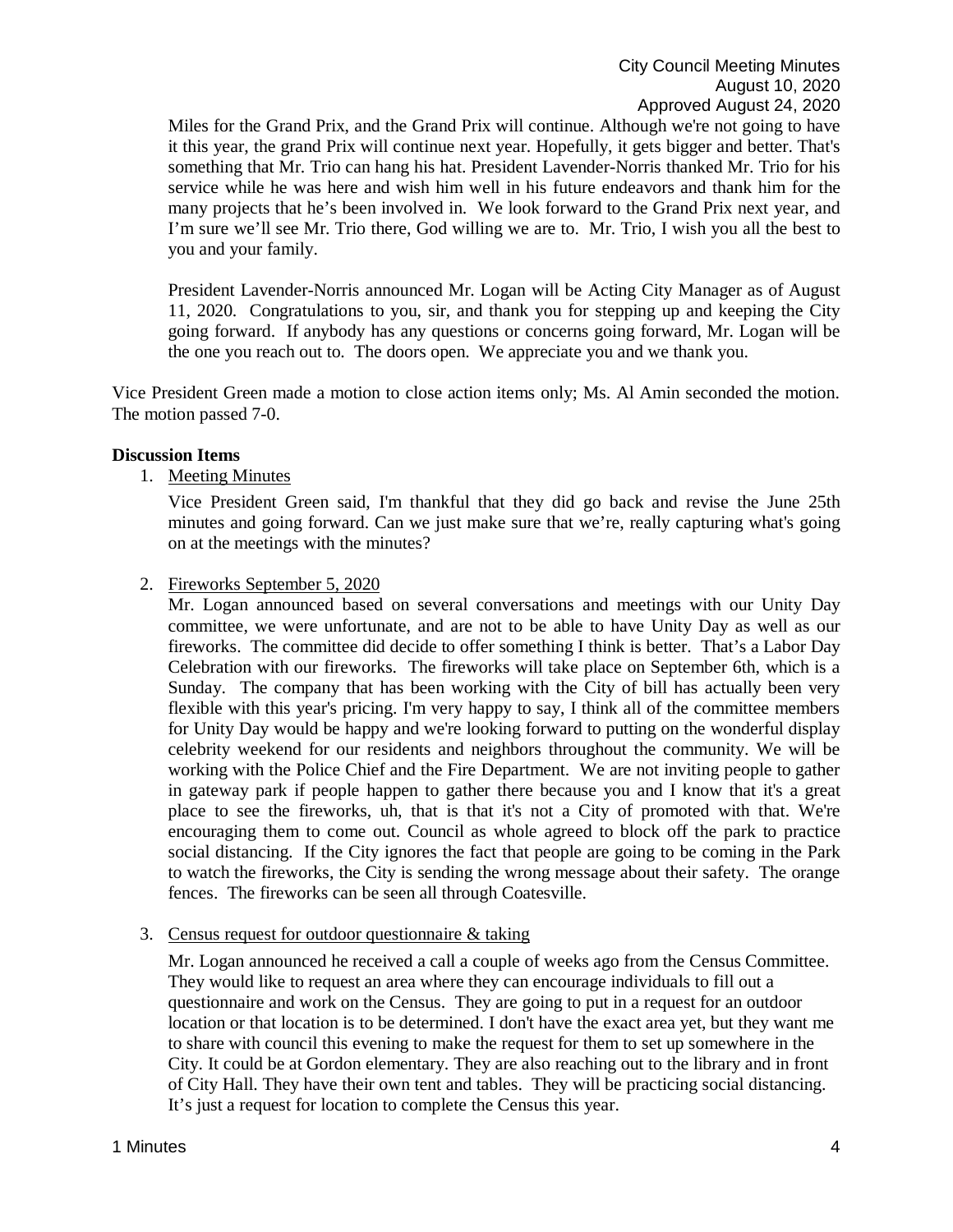# 4. Coatesville Biz Pop – August 29, 2020 and

Mr. Logan announced we are in our seventh week of the business startup program. It's been a very successful program to date. One of the things that we have planned for the graduation of a Pop Up just what we're seeing throughout the communities, with outdoor open-air markets. But we actually had this idea before COVID yet. We were going to plan to have it indoors, but again now with COVID, that's going to be much better outside. So, the idea is to have a pop up open there with approximately 10 to 15 vendors. They would be located on the third Avenue, block there, and spread out. The idea is to showcase all the small businesses and emerging businesses here in the City. We recently had a new business open, one of our food trucks, which was very successful and has been successful for the past three weeks. We also have two other businesses that will be opening soon. One is basically remodeling Saint Stanislaus Church in the West End for entertainment/performing arts. Businesses are coming to Coatesville and I'm happy to see and the fact that businesses are actually opening during this time. The business Pop Up is a one-day event. The hours are from 12 to 6 pm. We are looking to do this the last weekend of this month. We are excited because there's some wonderful new businesses that have been participating in this program and it gives them an opportunity to showcase their products and services. One other business that opened, they're looking to have a ribbon cutting, however, that restaurant is BOBO's, formally known as the famous or the Kool bar. I recognized, over the weekend that they were open, I stopped in and, it's exciting to see the new businesses opening their doors

## 5. Citation(s) grace period and Citation(s) action and court

Mr. Logan announced, we have been working on in a Codes Department to come up with a better process when it comes to citations. If you recall, last year we had the citation procedure was instant tickets. We did away with instant tickets and, now we're using, what we call red tag and these red flags are issued for anything from high grass to just violations of the City Ordinance from trash, high grass, no permits that have not been issued. We are trying to just really get a better handle on it. So, the process that we have right now, is flawed, because there is inconsistency. For example, if there's high grass, in a residence's backyard or front yard, a red tag is issued, that particular resident has up to 10 days to do something about it on the 11th day, we should issue another red flag or a ticket or citation. What we've been doing is just working with the residents and making it a little bit more communal. We have been calling the resident and negotiating with them and when they are going to take care of it. The problem is, it extends to10 days, 15 days, 20 days even a month, and we just have to get better at it. We need to just re-examine citations and the enforcement of some of those citations that we give out. The process is, the citation will be issued. They have five days to file. The Codes department will have five days to file that to our court. And then there's a 10-day period where, you know, the case can be plea. and, and I've been informed that, you know, sometimes the hearings can let us, you know, two weeks, three weeks up to a month, but the first two steps are very important, you know, issuing a citation to get in into the court. The court sets the date. And from there, you know, the judge will make this ruling. And I think if we, if we come to the courts with the citation early on and not allow his series of citations to accumulate. We may get a little bit more positive activity on the issue. We are looking at better software for the Codes Department. The Codes Department needs a Quality of Life person as LTL is not contracted for it. The Codes Department and the Public Works Department are working with skeleton crews.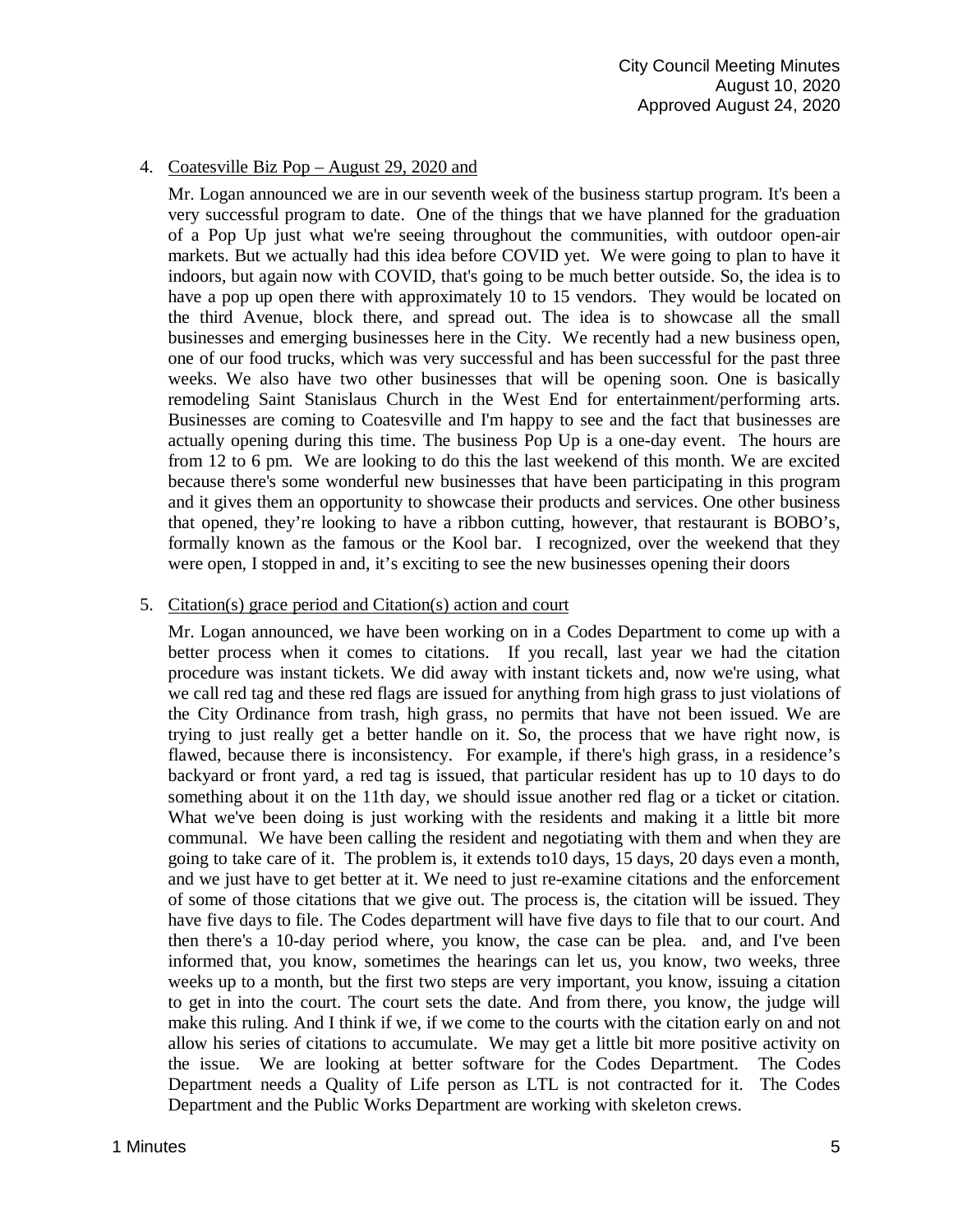# **Reports**

# Solicitor

Mr. Verwey announced he:

- worked on personnel matters for the City
- prepared resolutions.
- worked on real estate matters.
- worked on some contracting matters with regard to ongoing projects
- addressed other legal issues with the City manager and acting City manager.

# Acting City Manager

Mr. Logan announced:

- Will have a full report at our next public meeting.
- That new businesses that are coming to Coatesville, we are very happy of the relationship and the partnership we have with Princeton University on this entrepreneur program. The update from the meeting is she is working on a panel discussion that will take place actually this Thursday at noon.to discuss the challenges in entrepreneurship, here in the City of Coatesville. So, you have an opportunity to meet some of our businesses and, now she is working on having open round table discussions about some of the challenges here. We're very excited about that kind of discussion to take place on the 13th.
- He is working closely with  $2<sup>nd</sup>$  Century Alliance and other stakeholders, in terms of business development and we're excited. New Heritage Properties is doing some great things in the West End. In addition, there are several landlords that are doing some great things with their apartments, in lieu of the COVID Pandemic. We all know there is a moratorium on evictions and a lot of the landlords in the City of Coatesville have been stepping up and really providing some, great resources and understanding to the residents.
- That all ties into our business development, which is great. I mentioned simple strength, a food truck, earlier. They launched on Saturday, July 25th. from my understanding that she's been selling out almost every weekend since then, That's great news. Councilwoman, Lavender-Norris, you mentioned BOBO's Restaurant and Councilman Folks you'll be working there for their grand opening celebration.
- The County Department of Emergency Services continues to monitor the storm, even though it's fast. I hope it continues to kind of go through, but we did suffer some damages the first week of August in several areas of the City, we have our outages, we had some flooding on Third Avenue, Fourth Avenue, and 11th Avenue. We had our public works guys out there. We have our Police Department and Fore Department all working together to manage and mitigate traffic issues. Everyone just kind of came together to really step up their efforts and their making sure people were safe and getting from work until home during that storm period. Some of the power has not been restored in some homes as of last Friday. I think there was about 37 actually in this area, there was about 3,700 homes still left without power. People have been working very hard, to get out and restore power for some individuals that still may be out.
- The census tracking committee plans to put a table out or a booth out in the community and we're excited to do that. We also have a local community group that will be putting out a voter registration. That's going to be September 19th. Oh, that's the kind of like get out to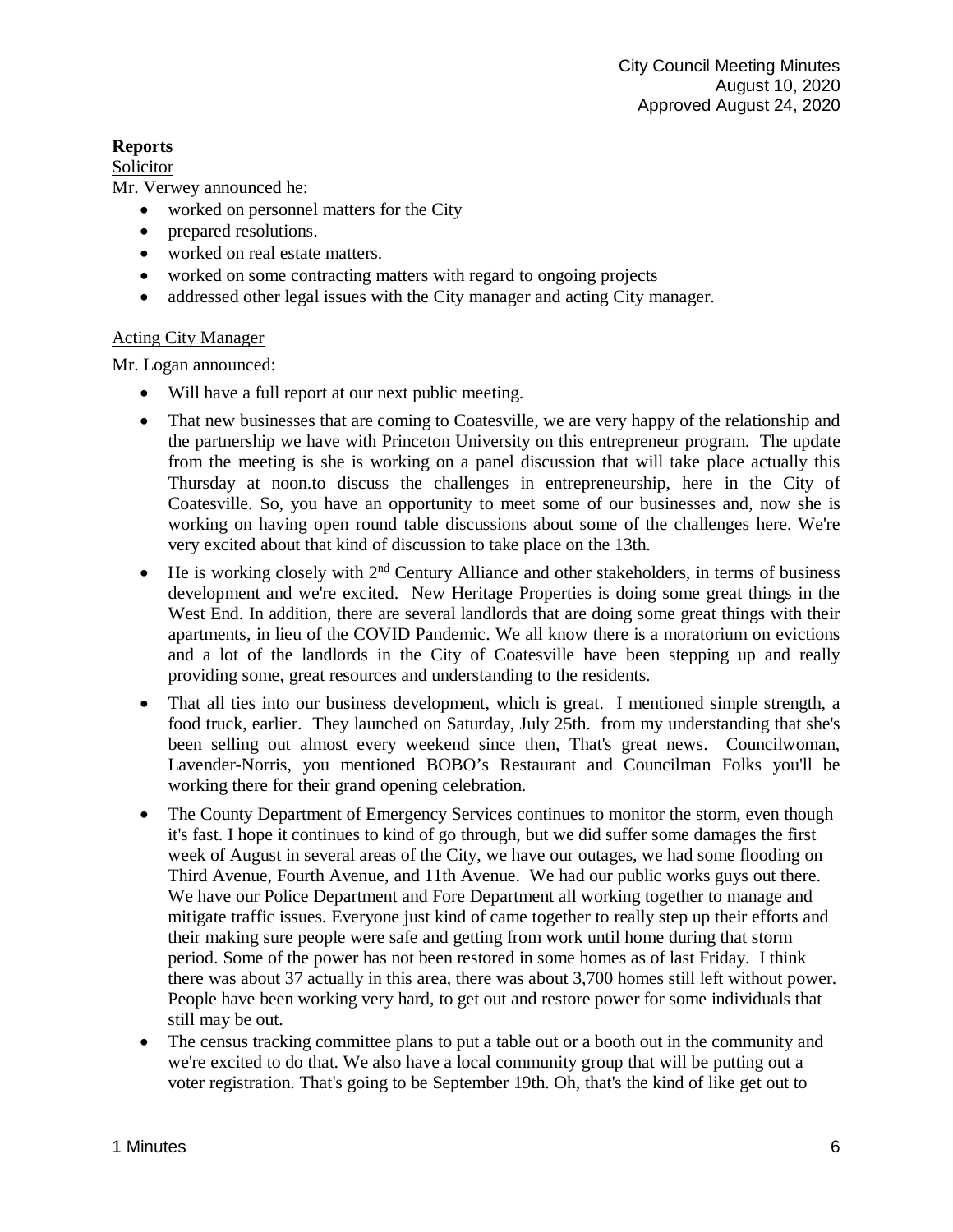vote, for all parties. It's nice to see that community is coming together to make sure that everyone is getting out to vote this year.

- On the Covid front, we still have testing that's taking place at Gordon Elementary School. The hours may change, but they are there, on Tuesdays and Thursdays from 12 to 5:30, as of July, I haven't looked at the recent board yet. So, I can't give you the actual number of cases. You should be able to walk up and get tested.
- Received a request from the fish rodeo leader. They would like to have the fish rodeo back over at the Brandywine Riverwalk/Creek for consideration of October 9th through 12th. The Rodeo is an opportunity for young men, fathers and boys and fathers to come out and fish. I asked Dave Terry to provide information on how this year will be different with safety measures due to COVID.
- Working with Eagle Disposal to get the trash picked up within 24 hours of missed pick up.

#### Finance Director

#### Mr. Troutman announced:

The three pension commissions had met on July 23rd. They conducted a standard business, including a review of the results. The results in the pension plans are favorable year to date. the plans, whether the market corrections that occurred in March and the investment managers were extremely complimentary of the basically two points, one, they attributed the returns to stay in the course of the investment strategies and the City decision to invest a portion of its annual requirement earlier than it typically would. Historically we would be paying in December on our annual required portion. We, started to do a change in the approach to do what's called a dollar cost averaging, spreading out your investment, your investment influxes, so that you get, average returns or you, in this case, we've benefited greatly by, by doing that initial payment. When the market was down, the investment managers said a few of their clients, but not many had done our approach. So, again, they were complimentary of the way the, the pension commissions had stayed the course. so we will be submitting another installment consistent with the dollar cost averaging approach for the end of August. The second from the investment under the dollar cost averaging approach. we put \$500,000 in arose this year into the pensions. Our cash position at this point is basically the same as it was last year, even though we put the 500,000 in already as part of our commitment. Typically, we would pay \$400,000 in September early October, which would be a pass through from the state's funding to us. That's required to be remitted within 30 days. And then historically the City's portion of approximately a million dollars would go out in December just before the deadline. in this case, as mentioned we're we have \$500,000 of our commitment paid, and the plan is to put \$250,0000 in at the end of August, and then only require about \$250,000 in December. That is the plan. It follows a fundamental tenant of investment by dollar cost averaging.

The cashflow is doing really well this year. The tax receipts are tracking nicely. So far, we have not seen a significant impact from COVID on our primary taxing receipts, as everyone is aware, the council's decision to have the face period extended through July 31st has ended so effective August 1st, the penalty phase will be in effect for taxes and licenses. We also in August will be repaying. Anybody who accidentally paid penalties in July or prior, so far, there's nine possibly 10 individuals that we will be remitting money to. It's roughly a \$100 to \$150. The 2019 delinquent solid waste that the City has been collecting, was not turned over immediately to Portnoff. the good news is that there's roughly 131 owners took advantage of paying the City directly. It was an extensive amount of labor-intensive work on the City's part, but the good news is it saved homeowners probably about \$6,000 that they didn't have to pay by taking advantage of that. Unfortunately, there's still about 230 delinquent solid waste payments due from 2019 of that 230, 30 of them are dumpster corporate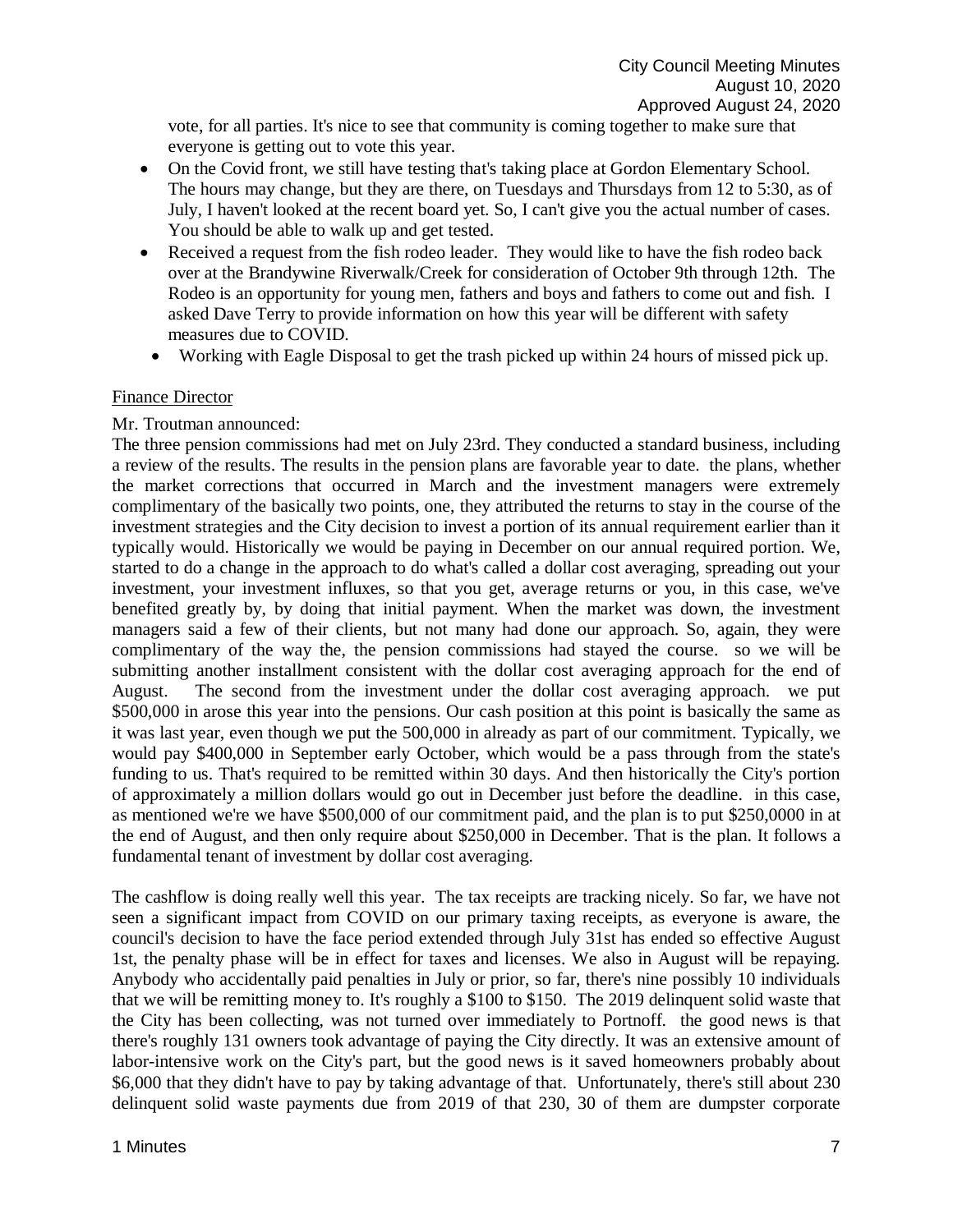commercial scenarios of \$25. We have to, as a City figure out a way to do those cost-effectively, but yet collect the funds that are due. The other 200 would be turned over to Portnoff to pursue the standard seven step process of which, as to recall the process, the first step is that there'll be a friendly reminder sent to those that qualify, they will get the \$45 fee which get added to their amounts due by not taking advantage of paying the City directly. About two thirds of the remaining unpaid already have accounts with Portnoff. So, it's a continuation of their existing status, generally speaking. Portnoff would now be ramping up again on their efforts to pursue collections on the City's behalf. We are encouraging all residents to make or keep payment plans, so it will keep the legal fees from accumulating.

The City received a little over \$4,000 from their workers, from their unemployment compensation as a dividend refund, based on their experience. We get one annually and it came through as expected Here is a little bit of explanation about the uniforms and the police uniform. The clothing and uniform allowance, and how it works. In summary, we budgeted \$35,000. We've incurred a little over 30,000 and the remaining \$4,000 favorable, the department believes that they'll be able to stay within budget for the year for the uniforms for the clothing. The uniform and allowance component of the budget in the police department is comprised basically two major components. The first is a uniform allowance that is contractually. The contract basically is \$530 for the officer and \$1,000 for a detective or administrator and the police department, that's paid in January and it's essentially those amounts times number of off full-time officers that qualify. And that's the first component. The second component is the City has historically agreed by contract to provide full uniforms or, or shirts or pants to individuals as needed.

Chief Laufer explained under the, under the old way that we were handling it, that was a carry over into next year. So, if the officers theoretically saved it's \$500, the officers next year would have \$1000 because they could carry over what they didn't spend in 2020 into 2021. So therefore, they would have a balance of \$1,000 to spend in 2021. The officer's pay for out of their own pocket (clothing allowance) for batteries, flashlights, gloves, handcuffs, dry cleaning and all the incidental things that the City does not provide, you know, that they use everyday clipboards, you know, citation pads, you know, just different things. You also have to supply that a briefcase for their patrol, you know, to carry their stuff on patrol, all things that are not supplied by the City come out of that uniform allowance. The uniform allowance is in their contract.

Early the money. Apparently, the money is taxed now that they get it up front it's taxed as, as income. So, I don't think you could require them to produce a receipt for anything because they're being taxed on that money. But if we go back, they used to get \$750 per officer, and they would spend \$750 whether they needed the equipment or not, the history shows that they, they would show that they would spend it turn into receipts. And we spent \$750 per police officer one average. Now with the new contract, we gave it to them upfront and said, you're only getting \$500. So typically, we saved about \$250 per officer.

## **Citizens Hearings Non-Agenda Items Only (3 Minutes)**

There were no citizens comments on non-agenda items at this time.

Mr. Folks made a motion to close citizens hearings on non-agenda items only; Ms. Graves seconded the motion. The motion passed 7-0.

## **Special Events**

1. Receive and consider F.I.S.H Rodeo event on October 9, 2020 to October 12, 2020 at the Riverwalk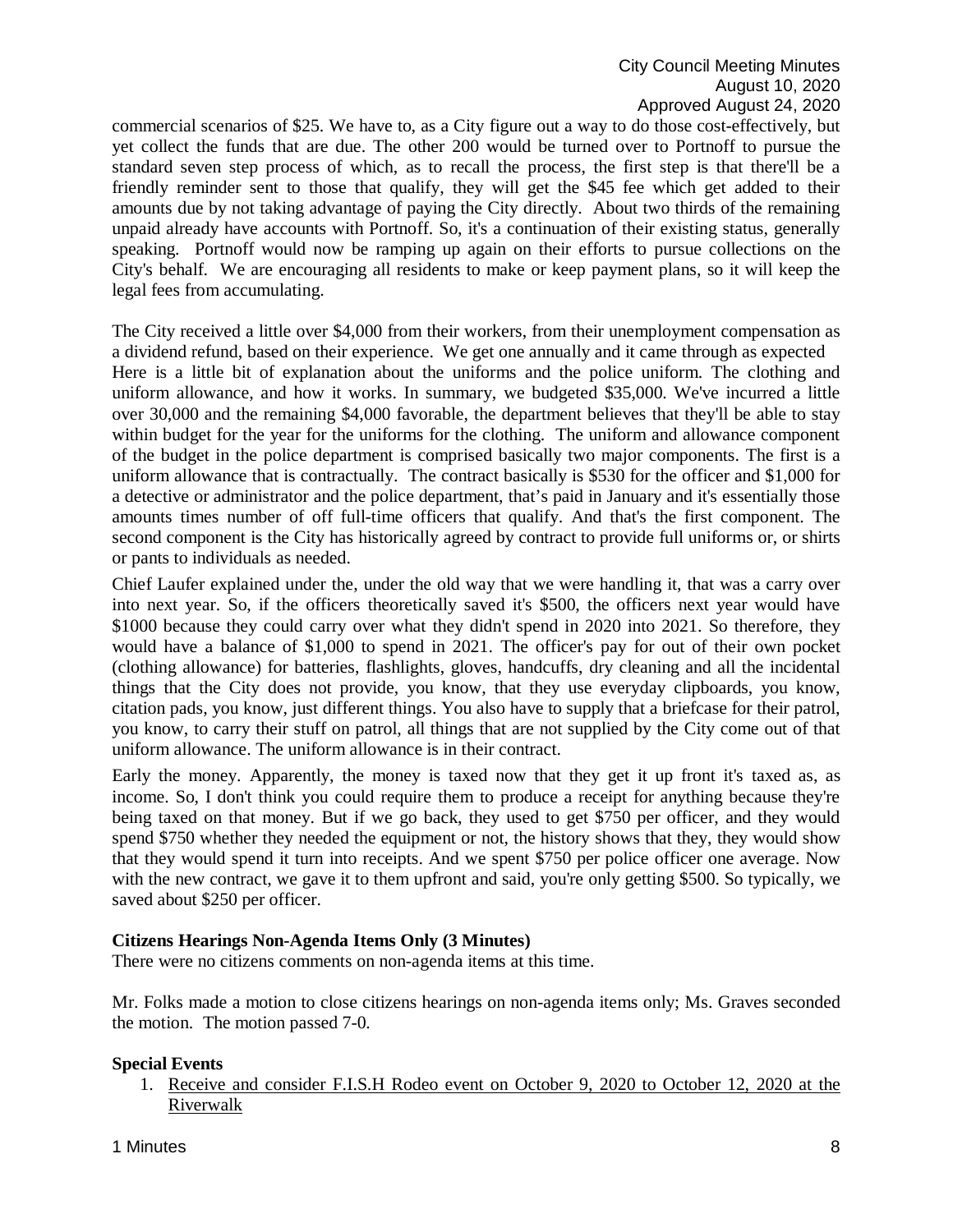Mr. Folks made a motion to approve the F.I.S.H Rodeo event on October 9, 2020 to October 12, 2020 at the Riverwalk; President Lavender-Norris seconded the motion. No vote was taken at this time.

Due to the Covid at this time, Council asked to readdress the Rodeo in September as requirements may change. The City has cancelled their events and have not approved other special events due to the Pandemic.

#### **Council Comments**

Vice President Green thanked everyone for tuning in. I didn't make any comments, regarding Mr. Trio, but I do appreciate his service and I'm just grateful for the time that we had him here. Make sure that everybody's aware and stays on top of the census. Thank you all for coming out.

Ms. Al Amin thanked everyone for attending the meeting tonight. All of those that come in on the YouTube and Laurie Shannon Bailey and Wendy Whitaker. I'm glad that people are starting to comment again because we haven't had that for a long time since we've been on Zoom. I too would like to thank Mr. Trio for his service to the city. I'd like to welcome Mr. Logan as acting city manager. I'm sure you'll do a great job as you served us very well as assistant city manager. So, I look forward to you. I just want to say I'm really, really happy, council president to hear your wonderful news tonight. That that is really, really great news and I will continue to pray for you. And, I hope that moving forward all goes well with you and with your health. And I just look forward to continuing to move the city forward and, addressing certain areas that, you know, we need to get better at. And I'm working on this budget to hopefully get some other areas addressed that we need to address. And, I hope everybody has a great night. Thanks.

Mrs. Hunt thanked everyone for joining in with us tonight. I want to also to acknowledge Mr. Trio, thank you for the service that he has given to us, to the city, as well as I want to acknowledge Mr. Logan, and thank you for the job that you've done in a job that you're doing to help keep the city together. I just kind of want to say again, I'm so, so happy with the news that we received today, and I just thank God for his healing he has done in your life. I want to just put a little shout out that on September 19th, we're going to do a citywide voter registration for those persons that may not be registered to vote or, just drop by and make sure that their addresses are correct that their polling plate is correct. Obviously, that will be going on throughout the city. It's not any formal gatherings and all of that. It's just going to be different little tents set up so people could come up and vote everyone. So not, not party specific as or everyone. Anyone that's not registered to both, your voice needs to be heard and they can verify the power of your pen. So, again, I just thank the staff for all the things you have done, all that they're doing, and everybody continue to be safe, wear your mask, practicing social distancing so that we can get this thing under control. Thank you. Have a good evening.

Ms. Graves thanked everyone for tuning in and listening on YouTube and on Facebook and wherever else that we posted. Thank you to everybody who is watching this as well. I do want to say welcome Mr. Logan as acting city manager, I look forward to continuing to work with you on building up Coatesville to be the city that it, it ought to be. So, thank you everybody and good night.

Mr. Folks thanked everyone for tuning in. City of Coatesville, there are a lot of shout outs, there was a ribbon cutting. The City is moving forward. Shout out to, Wendy Whitaker, she goes, sets up a little tent and she goes out there, she's everywhere trying to get people to register, to vote. So, a